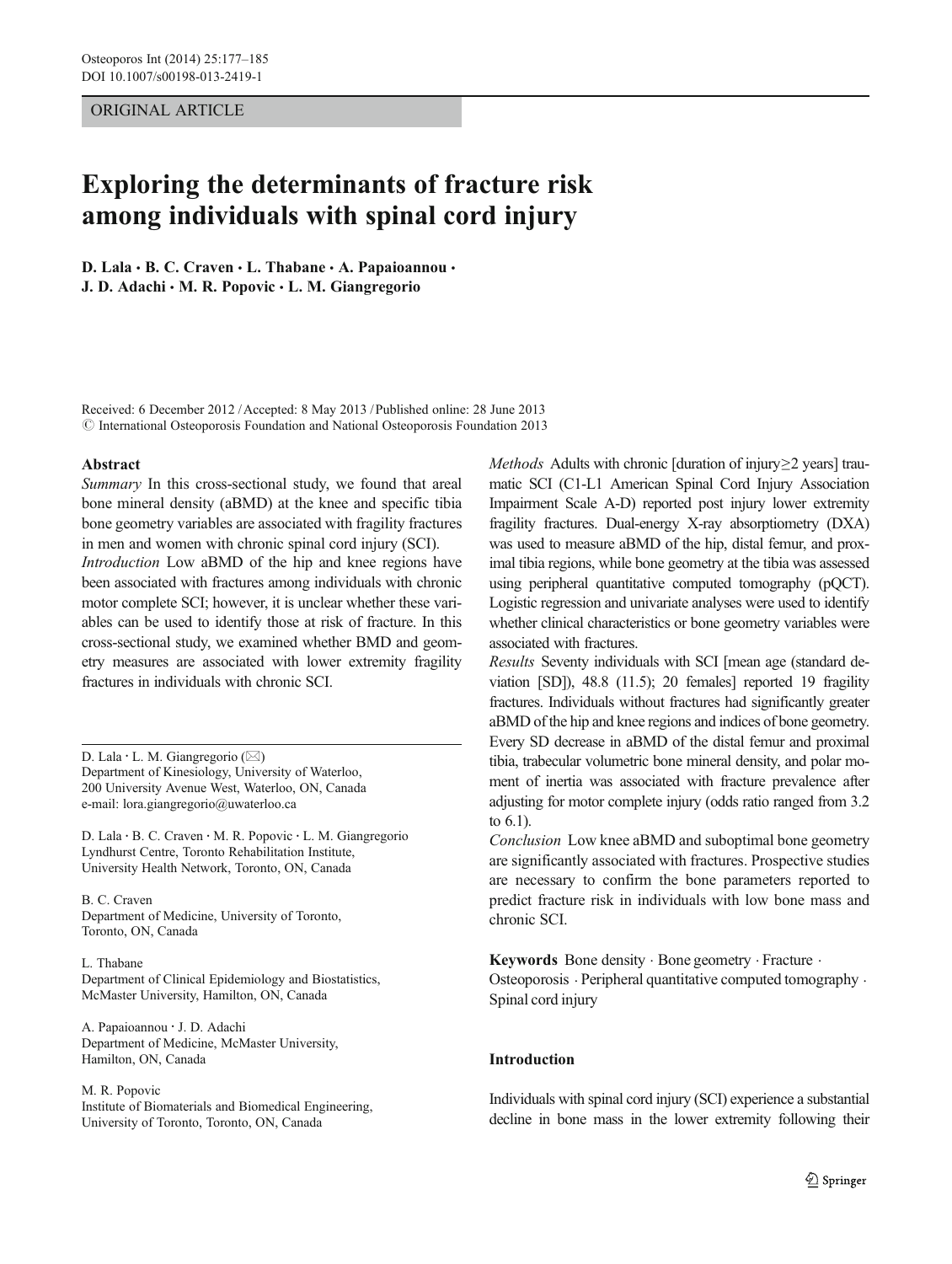injury, predisposing them to an increased risk of low-energy. lower extremity fracture [\[1](#page-7-0)–[3\]](#page-7-0). Low-energy fractures or fragility fractures are common after SCI, often occurring during activities of daily living such as transferring from wheelchair to bed, rolling in bed, or bumping into unseen objects [\[4](#page-7-0)–[7](#page-7-0)]. The majority of fragility fractures among individuals with SCI occur at the distal femur or proximal tibia [\[1](#page-7-0), [3\]](#page-7-0). An individual with SCI has approximately twice the risk of experiencing a lower extremity fracture for each 1 standard deviation (SD) decrement in hip and femoral neck T-score when compared to age-matched and gender-matched individuals without SCI [[8](#page-7-0)]. Fragility fractures often result in increased healthcare costs, short-term hospitalization, increased disability, and mortality [\[4](#page-7-0), [9\]](#page-7-0). Therefore, establishing strategies to improve the identification of individuals at high risk of fragility fracture would enable the implementation of fracture prevention strategies.

Dual-energy X-ray absorptiometry (DXA) is routinely used to assess areal bone mineral density (aBMD), diagnose osteoporosis, and quantify fracture risk among postmenopausal women and men over the age of 50 [[10](#page-7-0)]. Clinical practice guidelines recommend that risk factors such as age, sex, prior fragility fractures, and glucocorticoid use be incorporated with aBMD to assess fracture risk [\[11](#page-7-0), [12\]](#page-7-0). However, current fracture risk assessment paradigms are not designed for use in individuals <50 years of age [\[10\]](#page-7-0), which may limit their applicability in the SCI population as the average age at injury in this population is 39.5 years [\[13](#page-7-0)]. Further, the risk factors for fracture after SCI that have emerged to date, such as low body mass index, completeness of injury, and duration of injury (DOI), are not accounted for in current risk assessment tools [[14](#page-7-0)]. Finally, standard assessments of aBMD are performed at the spine and hip, but in SCI, studies often measure aBMD of the distal femur and proximal tibia [\[15](#page-7-0)–[17\]](#page-8-0) as it is the most common site of significant bone loss [\[18](#page-8-0)] and fractures in this population [\[19](#page-8-0), [20\]](#page-8-0). Garland et al. have reported DXA-based aBMD fracture thresholds, values below which fractures occur, at the knee of 0.78 g/cm<sup>2</sup> [\[19\]](#page-8-0).

However, there are no available prospective data or large cross-sectional studies to verify correlates of fracture using validated knee region DXA protocols. Further, in the SCI population, it is often difficult to obtain accurate scans of the lumbar spine due to the presence of artifacts, including posterior element changes, laminectomy, hardware, and/or scoliosis, and the hip region due to subluxation, dislocation, flexion contractures, or heterotopic bone formation.

aBMD assessments using DXA cannot distinguish between cortical and trabecular bone compartments or evaluate bone quality, geometry, or microarchitecture. Peripheral quantitative computed tomography (pQCT) is a noninvasive technique that provides a measurement of volumetric bone mineral density (vBMD), and is able to differentiate between trabecular and cortical bone compartments, with no need for the participant to transfer from their wheelchair for scan acquisition. Assessment of trabecular and cortical structure and geometry may improve

fracture risk prediction [\[21](#page-8-0)–[23](#page-8-0)].Currently, there have been a limited number of studies that have examined bone quality among individuals with SCI using pQCT. These studies report decreases in trabecular volumetric bone mineral density (TbvBMD), cortical thickness (CTh), and stress–strain index by 15–49 % [\[15,](#page-7-0) [24\]](#page-8-0), 17–47 % [\[15](#page-7-0), [25](#page-8-0)], and 17–19 % [\[25\]](#page-8-0), respectively. It has been suggested that TbvBMD at the distal tibia epiphysis below 72 mg/cm<sup>3</sup> is associated with prevalent fractures in males with complete SCI [[20](#page-8-0)]; however, it is unknown if this finding extends to females or individuals with incomplete injuries (American Spinal Cord Injury Association Impairment Scale (AIS) C-D).

The objective of this study was to examine whether DXAbased measures of BMD or pQCT-based estimates of bone geometry at the tibia are associated with lower extremity fragility fractures in men and women with chronic SCI.

## Methods

### Study participants

We used the baseline data from a 2-year prospective longitudinal study being conducted at the University of Waterloo and the Lyndhurst Centre, Toronto Rehabilitation Institute, UHN for the current cross-sectional study. Baseline assessments were completed between April 2009 and June 2012. To establish a representative sample of the SCI population; men and women ≥18 years of age with spinal cord impairment [C1-L2 AIS A-D] of sudden onset (<24 h) were included in this study. To ensure that participants were neurologically and medically stable and had low bone mass typical of sublesional osteoporosis, participants included were at least 2 years post injury prior to enrolment. Participants were excluded if they had (a) a current or prior known condition, other than paralysis, known to influence bone metabolism including oral glucocorticoid use  $\geq$ 3 months, malignancy, and known liver disease or malabsorption condition; (b) a body weight ≥270 lbs (maximum body weight for DXA); (c) planned to become pregnant or were pregnant at enrolment; or (d) contraindications to pQCT including bilateral lower extremity metal implants or severe hip and knee flexion contractures. Participants were recruited from the Lyndhurst Long-term Follow-up Database and the Outpatient Service Programs at Toronto Rehab's Lyndhurst Centre and Hamilton Health Sciences, Chedoke site. All participants gave written informed consent for participation. The appropriate institutional review boards approved study conduct.

### Medical history and demographics

Past and current medical history, current medication (including bisphosphonate use), demographic, lifestyle, and impairment data were obtained via participant interview and chart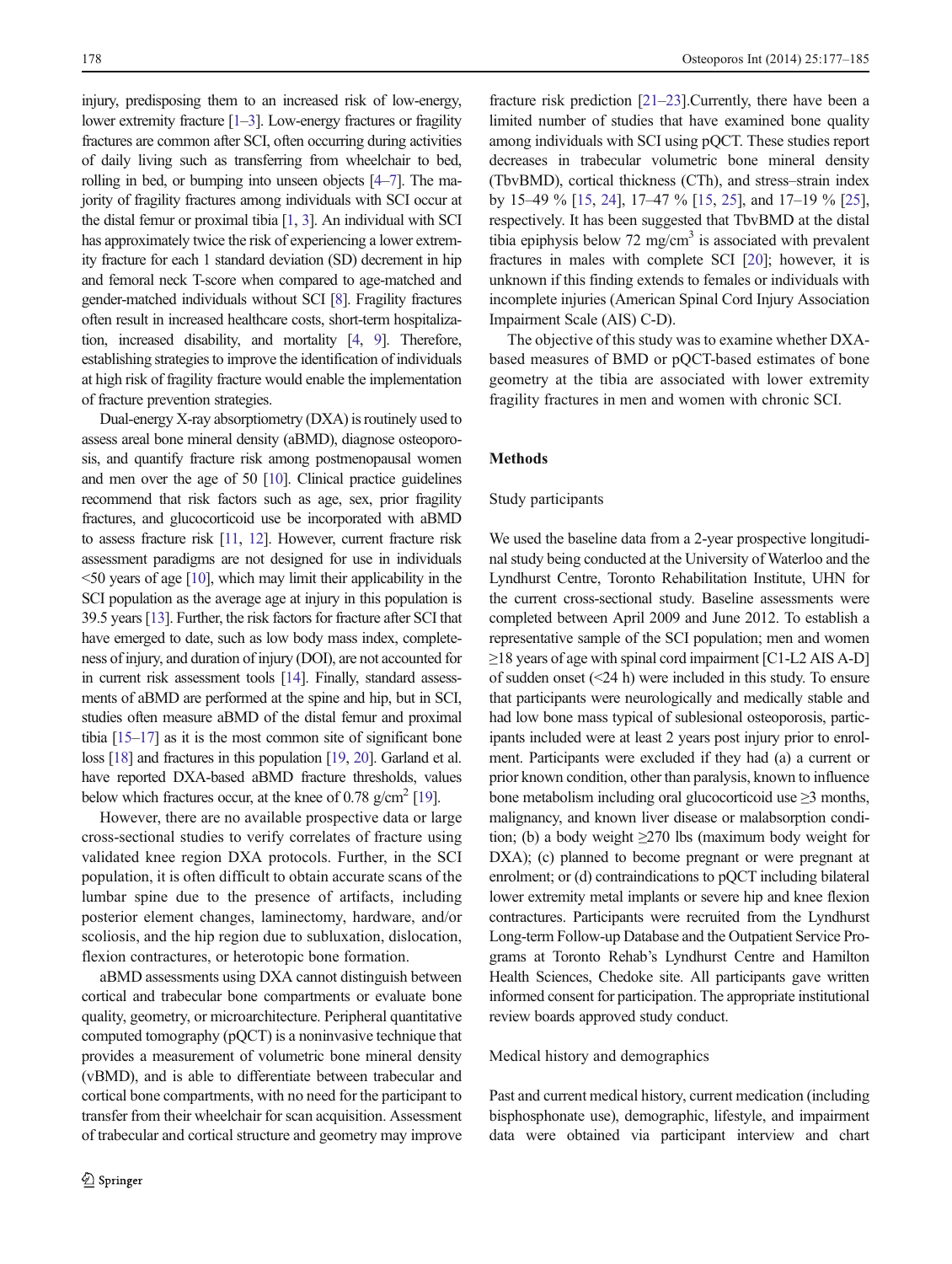abstraction by a research coordinator or research associate. The participants' neurological level of injury and AIS classification were determined by a physiatrist (BCC) using the International Standards for Neurologic Classification of SCI [\[26\]](#page-8-0). Height (in centimeters), weight (in kilograms), and waist circumference (in centimeters) were also recorded. Height was self-reported, while weight was measured using a scale (Model 6059, BMH Medical Inc., Addison, IL, USA) attached to the ceiling lift during transfer from wheelchair onto the DXA scanning bed. If the participant did not require a ceiling lift to transfer, they were weighed in their wheelchair to the nearest 0.1 kg on a floor scale (Model 513-417, Stathmos Scale Manufacturing Limited, Milliken, ON, USA). Once transferred to the DXA plinth, the participant's wheelchair was weighed, and this weight was subtracted from the total weight (participant and wheelchair) to calculate the participant's body weight. Waist circumference was measured after normal expiration below the lowest rib in the supine position with a Gulick II Tape Measure (Model 67019, Country Technology Inc., Gay Mills, WI, USA) [\[27\]](#page-8-0).

## Lower extremity fragility fractures

Participants were asked about the time, cause, and location of any fractures that occurred following their injury. Fragility fractures were verified through the participants' medical records and X-rays, in which a written informed consent was obtained for health record abstraction. Protocols for verifying fractures and obtaining records were modeled after those used in the Canadian Multicentre Osteoporosis Study, a population-based cohort study of 10,000 individuals across Canada [\[28\]](#page-8-0).

Individuals with a history of at least one lower extremity fragility fracture (cases), excluding toes, were compared to those without a fracture (controls). Fragility fractures were those that occurred due to minimal or no trauma. Fractures caused by high-energy trauma or fractures that occurred prior to injury, or at the time of the injury, were removed from the data set and excluded from the analysis.

### aBMD by DXA

aBMD (in grams per square centimeter) was assessed by DXA (4500A, Hologic Inc., Waltham, MA, USA). The left hip (total hip and femoral neck), right distal femur, and right proximal tibia were scanned; in cases of severe spasticity, prior left hip pathology or regional surgery, or other contraindications, the alternate limb was scanned. The site was equipped with a ceiling lift to transfer participants on and off the scanning table. Participants were positioned supine on the scanning table. Each skeletal site took approximately 6 min to scan. The hip scans were analyzed using commercially available software from Hologic Inc. A lower extremity positioning device and knee aBMD protocol, whose reliability and accuracy have been previously determined [[29](#page-8-0)], was used to acquire the scans for the distal femur and proximal tibia. A lower extremity polycarbonate positioning device, not recognized by the densitometer, is used to maintain optimal positioning during scan acquisition, ensuring the knee joint is perpendicular to the long axis of the femur, ensuring reliable overlap of the patella above the knee joint line, and limiting overlap of the fibular head over the proximal tibia. Scan acquisition places the laser crosshair 5 cm distal to the inferior border of the patella for the distal femur and 23 cm distal to the superior border of the patella for the proximal tibia. Total scan length is 24 cm for both the distal femur and proximal tibia. Scans are acquired and analyzed using the Hologic lumbar spine software (Fig. [1\)](#page-3-0). The width of the distal femur and proximal tibia are measured in pixels and multiplied by 5.36 for the femur and 4.64 for the tibia, for a total region interest which is 25 % of femur estimated bone length and 30 % of proximal tibia estimated bone length. The relationships between the measured width and estimated length of the femur and tibia are derived from anatomic data published by Yoshioka et al. [\[30\]](#page-8-0). All scans were acquired and analyzed by a trained technologist in the Bone Density Lab at Lyndhurst Centre, Toronto Rehabilitation Institute. In a sample of 110 participants, the least significant change for DXA is 2 % for the distal femur and 3 % for the proximal tibia.

# pQCT assessment

A pQCT scanner (XCT-2000, Stratec Mezintecknik, Pforzheim, Germany) was used to scan two sites on the tibia. The distal end and the tibia shaft were scanned to obtain information about trabecular bone and cortical bone, respectively. The right tibia was scanned, except in those participants with severe spasticity or other contraindications in which the left tibia was scanned instead  $(n=36)$ . Reconstructing the 145 projection angles obtained by a narrow fan beam emitted from an X-ray tube creates an image. Bony landmarks at the medial condyle and medial malleolus were palpated, and a measuring tape was used to measure the distance between the two points. A line was marked on the leg at a spot corresponding to 66 % of the tibia length, measuring proximally from the distal landmark. The tibia distal endplate (anatomical reference point) was identified on a 30-mm coronal view of the joint line from the scout scan. The ultradistal tibia scan site was automatically located proximal to the tibia distal endplate at 4 % of the tibia length measuring proximally. The scanner was manually repositioned at the 66 % line to measure BMD and geometry at the tibia shaft. A single 2.5-mm slice was acquired at each site. A voxel size of 0.2 mm was used at the 4 % site, while a voxel size of 0.5 mm was used at the 66 % site. The 66 % site was not scanned for participants  $(n=3)$  whose calf circumference exceed the 15-cm gantry opening. To ensure consistency, the same technologist performed all the scans. We have established precision in our setting in individuals with and without SCI; the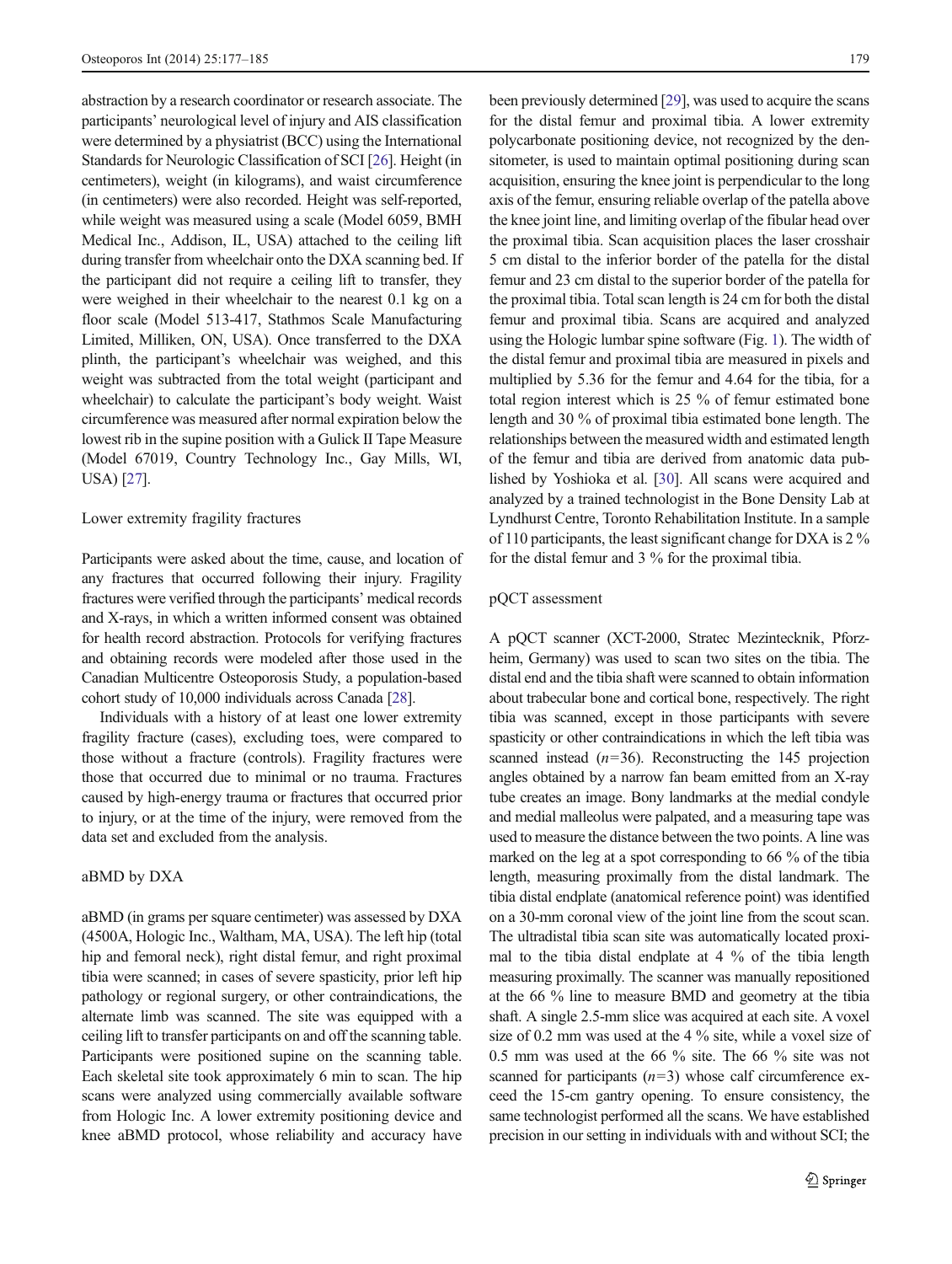<span id="page-3-0"></span>



root mean square coefficient of variation was ≤2 % for all bone measures of interest [\[31\]](#page-8-0).

Analyses of the pQCT scans were performed using the manufacturer's software (Stratec XCT-2000 version 6.00). Contour mode 3 and peel mode 2 with an outer threshold of 130 mg/cm<sup>3</sup> and an inner threshold of 400 mg/cm<sup>3</sup> was used in CALCBD mode to assess TbvBMD (in milligrams per cubic centimeter). Contour mode 1 and a threshold of 710 mg/cm<sup>3</sup> were used in CORTBD mode to determine CTh (in millimeters), cross-sectional moment of inertia (CSMI, in millimeters raised to the fourth power), polar moment of inertia (PMI, in millimeters raised to the fourth power), and buckling ratio (BR) as it is the default threshold [\[32\]](#page-8-0). CSMI and PMI represent the ability of bone to resist bending and torsion, respectively. BR is defined as the subperiosteal radius divided by the mean CTh  $[(PERI \times PERI)/(CRT A)(2\pi)]$ ; it expresses the likelihood of bone to buckle due to excessive cortical thinning. Higher values of BR suggest greater instability of thin walls, contributing to fractures [\[33\]](#page-8-0).

# Statistical analysis

To ensure a stable model, 10–15 events are needed for every included correlate. There were 19 participants with fragility fractures, limiting our ability to include multiple correlates in a single statistical model. Statistical analyses were performed using SAS version 9.2 (SAS Institute Inc., Cary, NC, USA). We used descriptive statistics to describe all participant characteristics, anthropometric measurements, and indices of bone strength. Dichotomous variables were presented as counts (percent), while continuous variables were presented as mean (SD). Comparisons between the group with fragility

fractures and the group without fractures were performed using unpaired two-sided  $t$  tests for continuous variable and chi-square tests for dichotomous variables. The criterion for statistical significance was set at  $\alpha$ =0.05. We did not adjust the overall level of analyses for multiple testing, as the analyses are primarily exploratory. Univariate analyses were used to determine whether clinical characteristics, including age, gender, motor complete injury (AIS A-B), DOI, and past



Fig 2 Flow diagram for the study. Double asterisks denote that letter mail or telephone follow-up was unsuccessful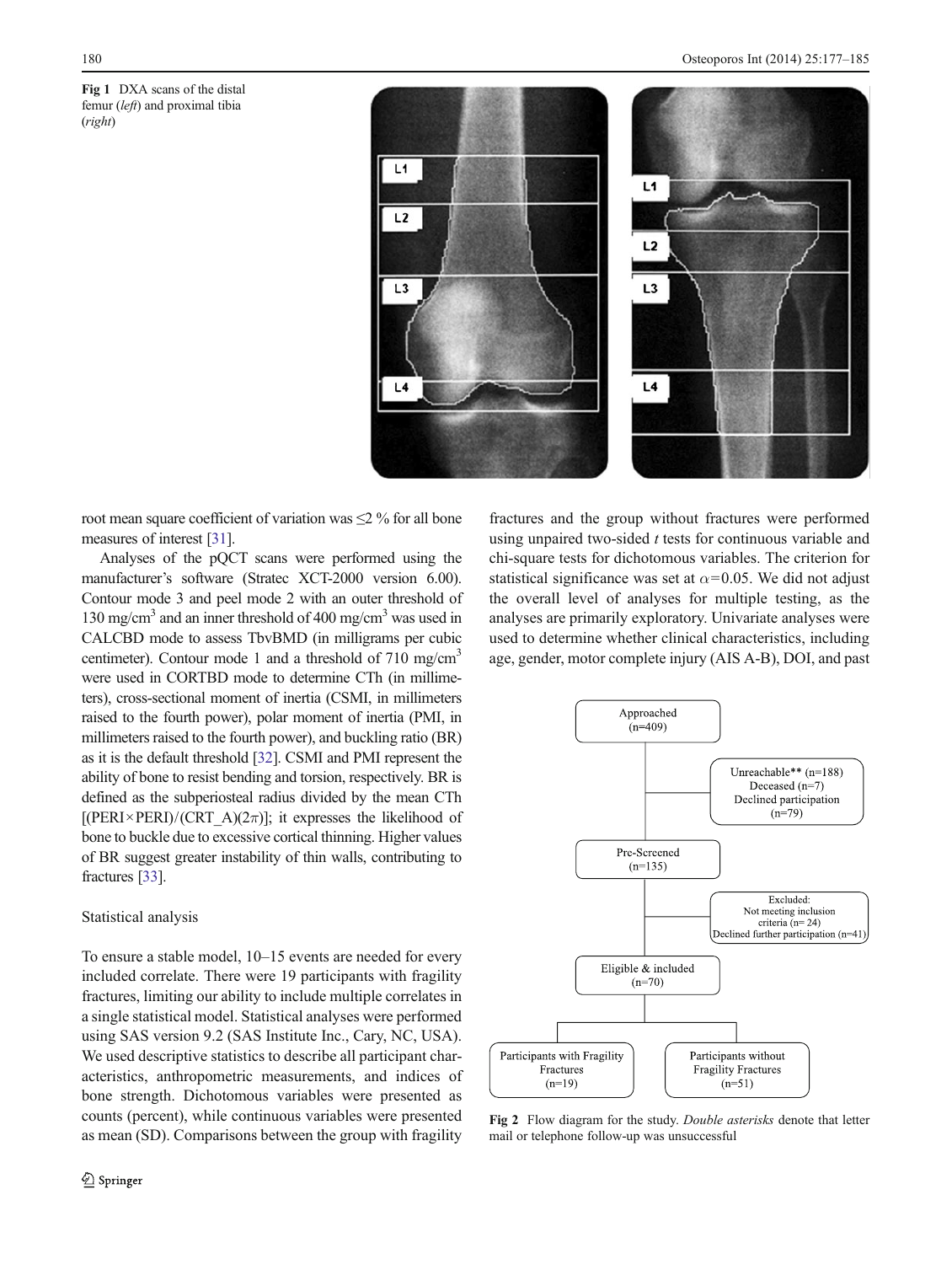bisphosphonate use, were significant correlates of fragility fracture. We used logistic regression to examine the relationship between DXA-based and pQCT-based measurements of BMD or geometry and fracture history. Results are expressed as odds ratios (OR) per SD decrease in BMD and geometry, 95 % confidence intervals (CI), and associated  $p$  values. All  $p$  values are reported to three decimal places, with those  $\leq 0.001$  reported as  $p \leq 0.001$ .

## Results

#### Participants' characteristics

Of the 409 individuals approached, 274 were unreachable, deceased, or declined to participate. Following screening, we identified a total of 70 consenting men and women eligible for study participation. Figure [2](#page-3-0) presents a study flowchart summarizing the recruitment and prescreening process prior to cohort assembly.

The anthropometric characteristics of the study participants are provided in Table 1. The sample consisted of 70 individuals with chronic SCI; 50 males (71.4 %) and 20 females (28.6 %; 8 postmenopausal). The mean (SD) age was 48.8 (11.5) years with a mean (SD) time post injury of 15.5 (10.0) years. There were 23 individuals with motor complete (AIS A-B) paraplegia, 11 with motor incomplete (AIS C-D) paraplegia, 22 with motor complete (AIS A-B) tetraplegia, and 14 with motor incomplete (AIS C-D) tetraplegia.

Twenty-seven percent of participants  $(n=19)$  had a history of fragility fracture following their SCI, where 13 (68.4 %)

Table 1 Sociodemographic and impairment characteristics

were men and 6 (31.6 %) were women. The number of individual fracture events per participant ranged from 1 to 7, with a total of 38 fragility fractures among 19 participants. Fragility fractures occurred as a result of torsion  $(n=5)$ , lowvelocity falls  $(n=20)$ , transfers  $(n=13)$ , low-velocity fall during a transfer  $(n=2)$ , and other methods  $(n=5)$  such as intercourse, spasms, and being hit in the leg. Lower extremity fractures occurred more frequently at the femur  $(n=16)$ , followed by the tibia  $(n=11)$ , ankle (lateral/medial malleolus or anterior and posterior surfaces of the distal tibia;  $n=5$ ), knee and fibula  $(n=3)$ , and hip (femoral neck or intertrochanteric regions,  $n=3$ ). One participant reported three fractures around the knee (femur, tibia, and fibula) for which X-rays were unavailable to confirm fracture location; however, this participant sustained two other fractures, one at the left femur and one at the right hip, which were verified.

#### Indices of bone strength in cases and controls

DXA scans of the distal femur could not be acquired on six participants, half due to prior bilateral fracture and half due to hardware presence. One proximal tibia scan could not be acquired due to the presence of hardware. During the pQCT scans, five ultradistal tibia scans and seven 66 % of the tibia length scans were not obtained because participants either missed their appointment, had severe spasticity, declined, had a health complication, or had a calf circumference which exceeded the gantry opening precluding accurate positioning for scan acquisition. Of the participants in whom a pQCT scan was not acquired, four had sustained a prior fragility fracture.

|                                       | All SCI<br>participants<br>$(n=70)$ | Participants with<br>fragility fractures<br>$(n=19)$ | Participants without<br>fragility fractures<br>$(n=51)$ | $p$ value |
|---------------------------------------|-------------------------------------|------------------------------------------------------|---------------------------------------------------------|-----------|
| Gender (female): $n$ (%)              | 20(29)                              | 6(32)                                                | 14(27)                                                  | 0.734     |
| Age (years): mean (SD)                | 48.8(11.5)                          | 48.9 (10.6)                                          | 48.8 (11.9)                                             | 0.976     |
| DOI (years): mean (SD)                | 15.5(10.0)                          | 19.4(11.8)                                           | 14.0(8.9)                                               | 0.082     |
| Height $(cm)$ : mean $(SD)$           | 174.5(10.3)                         | 174.1(13.7)                                          | 174.7(8.9)                                              | 0.874     |
| Weight $(kg)$ : mean $(SD)$           | 80.1 (18.4)                         | 80.0(20.8)                                           | 80.6 (17.5)                                             | 0.965     |
| Waist circumference (cm): mean (SD)   | 97.4 (14.8)                         | 98.1 (16.7)                                          | 97.2 (14.2)                                             | 0.837     |
| Motor complete injury: $n$ (%)        | 45 (64)                             | 17(89)                                               | 28(55)                                                  | 0.007     |
| LEMS: mean (SD)                       | 11.2(15.8)                          | 2.3(5.4)                                             | 14.3(17.1)                                              | < 0.001   |
| Sensory score: mean (SD)              | 101.8(53.6)                         | 102.1(55.8)                                          | 101.7(53.4)                                             | 0.984     |
| Past bisphosphonate user, $n$ (%)     | 38 (54)                             | 12(63)                                               | 26(51)                                                  | 0.363     |
| Past calcium supplement, $n$ (%)      | 57(81)                              | 18 (95)                                              | 39(76)                                                  | 0.081     |
| Past vitamin D supplement, $n$ (%)    | 61 (87)                             | 19(100)                                              | 42 (82)                                                 | 0.050     |
| Past multivitamin supplement, $n$ (%) | 34 (49)                             | 11(58)                                               | 23(45)                                                  | 0.341     |
| Smoking history: $n$ (%)              | 40 (57)                             | 11(58)                                               | 29(57)                                                  | 0.938     |
| Alcohol history: $n$ (%)              | 43 (61)                             | 15(79)                                               | 28(55)                                                  | 0.066     |
|                                       |                                     |                                                      |                                                         |           |

LEMS lower extremity mo scores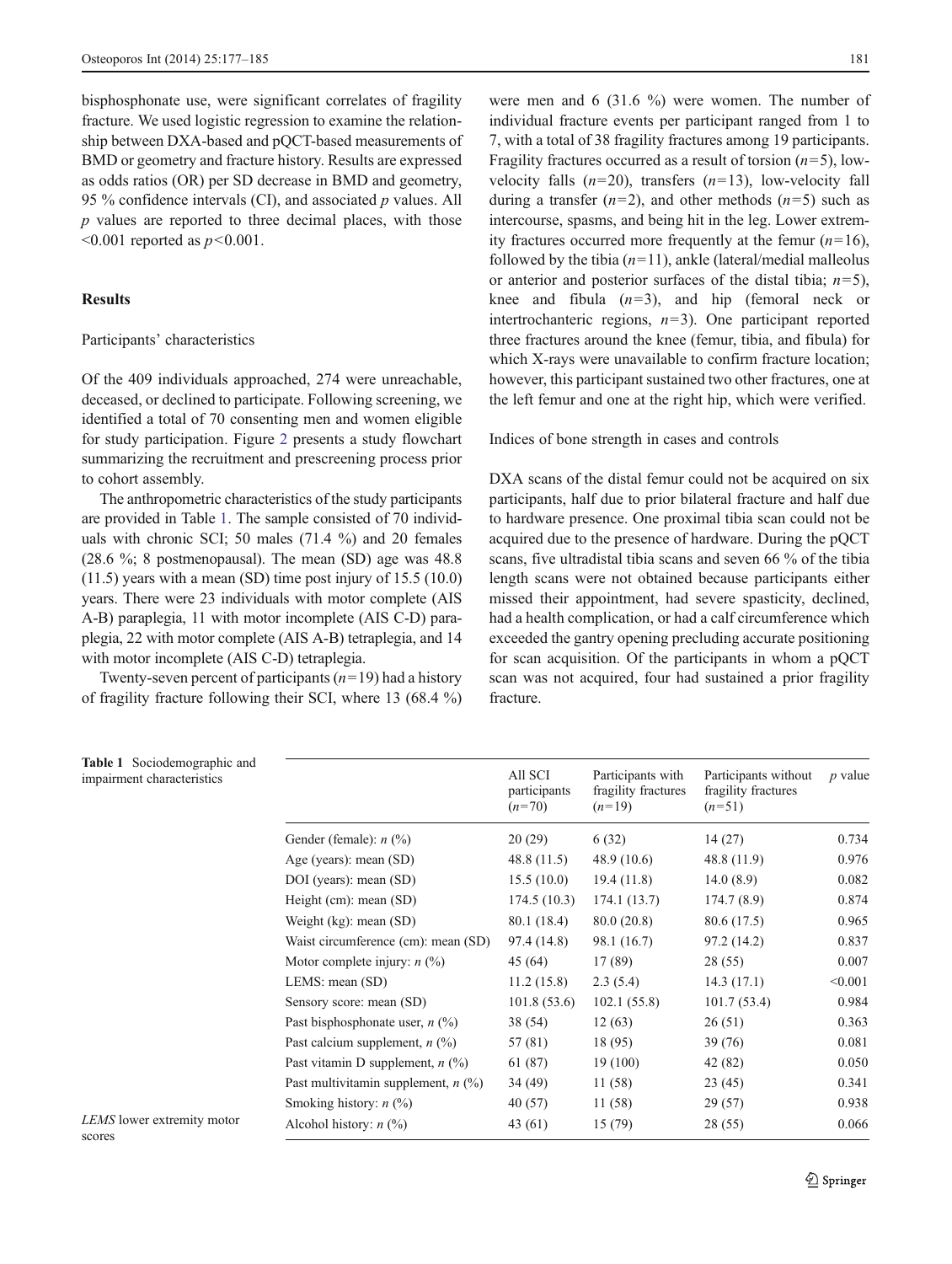| Table 2 Mean (SD) of indices of<br>bone density and geometry be-<br>tween individuals with SCI with                                                                                                                                   |                                | Participants with<br>fragility fractures | Participants without<br>fragility fractures | $p$ value |  |  |  |
|---------------------------------------------------------------------------------------------------------------------------------------------------------------------------------------------------------------------------------------|--------------------------------|------------------------------------------|---------------------------------------------|-----------|--|--|--|
| and without lower extremity fra-<br>gility fractures                                                                                                                                                                                  | <b>DXA</b>                     |                                          |                                             |           |  |  |  |
|                                                                                                                                                                                                                                       | Distal femur aBMD $(g/cm2)$    | 0.454(0.11)                              | 0.667(0.20)                                 | < 0.001   |  |  |  |
|                                                                                                                                                                                                                                       | Proximal tibia aBMD $(g/cm^2)$ | 0.371(0.10)                              | 0.541(0.16)                                 | < 0.001   |  |  |  |
|                                                                                                                                                                                                                                       | Total hip aBMD $(g/cm^2)$      | 0.730(0.19)                              | 0.769(0.17)                                 | 0.021     |  |  |  |
|                                                                                                                                                                                                                                       | Femoral neck aBMD $(g/cm^2)$   | 0.689(0.13)                              | 0.595(0.14)                                 | 0.010     |  |  |  |
|                                                                                                                                                                                                                                       | pQCT                           |                                          |                                             |           |  |  |  |
| $aBMD$ areal bone mineral densi-<br>ty, TbvBMD trabecular volumet-<br>ric bone mineral density, CTh<br>cortical thickness, BR buckling<br>ratio, CSMI cross-sectional mo-<br>ment of inertia, <i>PMI</i> polar mo-<br>ment of inertia | TbvBMD $(mg/cm^3)$             | 84.4 (33.3)                              | 145.7(56.3)                                 | < 0.001   |  |  |  |
|                                                                                                                                                                                                                                       | $CTh$ (mm)                     | 2.66(0.79)                               | 3.47(0.88)                                  | 0.003     |  |  |  |
|                                                                                                                                                                                                                                       | <b>BR</b>                      | 6.1(2.0)                                 | 5.0(1.4)                                    | 0.057     |  |  |  |
|                                                                                                                                                                                                                                       | $CSMI$ (mm <sup>4</sup> )      | 4,603.1(2,264.3)                         | 7,129.5 (4,782.7)                           | 0.009     |  |  |  |
|                                                                                                                                                                                                                                       | PMI $(mm4)$                    | 31,983.6 (10,278.1)                      | 46,971.8 (19,030.7)                         | < 0.001   |  |  |  |

Table 2 summarizes the mean and SD for indices of BMD and geometry obtained by pQCT and DXA. Individuals with SCI who had sustained a lower extremity fracture had lower aBMD of the total hip and femoral neck  $(p<0.05)$  and distal femur and proximal tibia ( $p < 0.0001$ ). Cases also had a much lower TbvBMD, CTh, CSMI, and PMI in comparison to the control group ( $p$ <0.05).

Relationship between bone mineral density and geometry and fracture risk

Table 3 shows the association between BMD and geometry and fragility fractures among individuals with SCI. Each SD decrease in DXA-based and pQCT-based measures of BMD and geometry were associated with increased risk of fractures, except for CSMI (OR=2.0, 95 % CI=1.0–4.8,  $p=0.07$ ).

Motor complete injury  $(p=0.01)$  was one clinical characteristic found to be associated with fragility fractures; age  $(p=0.98)$ , gender  $(p=0.73)$ , and prior bisphosphonate therapy  $(p=0.36)$  were not associated with lower extremity fragility fractures; however, longer DOI did trend towards fracture occurrence  $(p=0.08)$ . After adjusting for motor complete injury, a 1 SD decrease in aBMD at the distal femur (where 1 SD refers to that obtained from a distribution obtained from the current sample of individuals with SCI) was associated with increased odds of fracture (OR=4.9; 95 % CI=1.7–17.5), as was a 1 SD decreases in aBMD at the proximal tibia  $(OR=6.1;$ 95 % CI=2.1–23.6). Decreased TbvBMD (OR=6.5; 95 % CI=1.9–32.9) and PMI (OR=3.2; 95 % CI=1.2–11.4) was associated with increased risk of fracture, while CTh  $(OR=2.2; 95 \% CI=1.1-5.5)$  derived from pQCT at the 66 % site approached statistical significance in individuals with SCI. There were no associations found between fractures and total hip and femoral neck aBMD assessed by DXA or BR and CSMI assessed by pQCT.

#### Discussion

We found that men and women with chronic SCI who have sustained a fragility fracture post-SCI had significantly lower indices of BMD and bone geometry than those without

| Fractures (unadjusted),<br>OR (95 % CI) | $p$ value | Fractures (adjusted) <sup>a</sup> ,<br>OR (95 % CI) | $p$ value |
|-----------------------------------------|-----------|-----------------------------------------------------|-----------|
|                                         |           |                                                     |           |
| 4.9(2.0, 15.9)                          | 0.002     | 4.9(1.7, 17.5)                                      | 0.006     |
| 6.5(2.5, 23.0)                          | < 0.001   | 6.1(2.1, 23.6)                                      | 0.003     |
| 2.4(1.3, 5.1)                           | 0.009     | 1.9(1.0, 4.1)                                       | 0.083     |
| 2.1(1.2, 4.0)                           | 0.019     | 1.7(0.9, 3.4)                                       | 0.093     |
|                                         |           |                                                     |           |
| 5.9(2.2, 24.6)                          | 0.003     | 6.5(1.9, 32.9)                                      | 0.010     |
| 2.8(1.4, 6.5)                           | 0.006     | 2.2(1.1, 5.5)                                       | 0.053     |
| 0.5(0.2, 0.9)                           | 0.033     | 0.7(0.3, 1.2)                                       | 0.176     |
| 2.0(1.0, 4.8)                           | 0.073     | 1.8(0.8, 4.3)                                       | 0.158     |
| $3.9(1.5-13.3)$                         | 0.013     | $3.2(1.2 - 11.4)$                                   | 0.038     |
|                                         |           |                                                     |           |

Table 3 Associations between fragility fractures and indices of bone density and geometry obtained by pQCT and DXA

aBMD areal bone mineral density, TbvBMD trabecular volumetric bone mineral density, CTh cortical thickness, BR buckling ratio, CSMI cross-sectional moment of inertia, PMI polar moment of inertia

a OR per SD decrease, adjusted for motor complete injury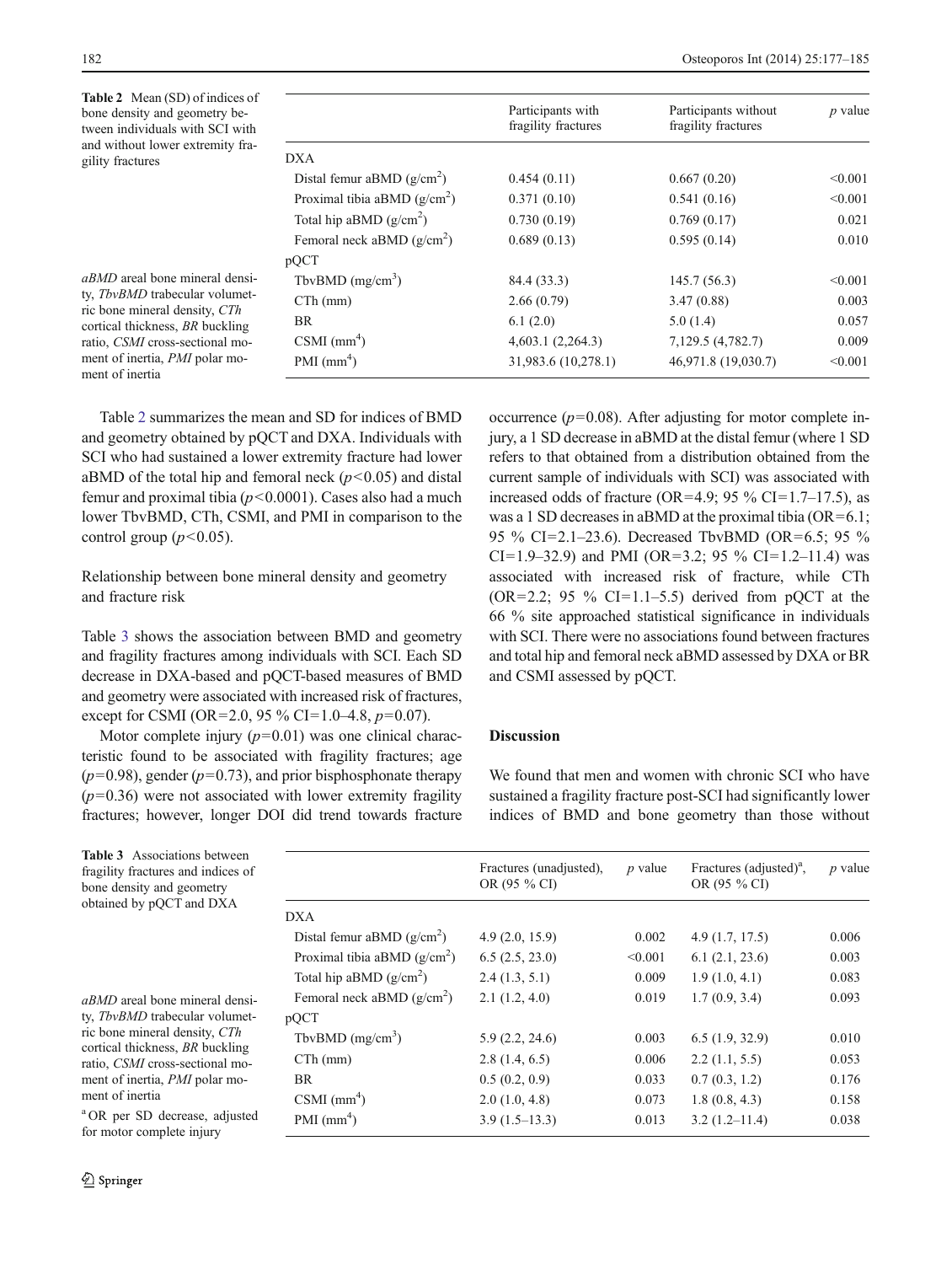fractures. In addition, we found that knee region aBMD was a strong correlate of fragility fractures, as were several other indices of bone geometry. However, after the addition of motor complete injury, only aBMD of the distal femur and proximal tibia, TbvBMD, and PMI were significantly associated with fragility fractures.

Among the clinical characteristics we examined, motor complete injury (AIS A-B) was the only variable associated with fragility fractures; individuals with motor complete injury were more likely to have experienced a fracture than those with incomplete injury, which is consistent with prior studies [[6,](#page-7-0) [19\]](#page-8-0). Completeness of injury has been previously determined to be associated with aBMD at the knee. One study suggests that men with complete injuries are ≥6 times more likely to have aBMD of the knee low enough to place them into the osteoporotic category [\[34\]](#page-8-0). These findings may be explained by Frost's mechanostat theory [\[35\]](#page-8-0), which suggests that bone strength is adapted by strains created by physiological loads; muscle contractions provide the largest load on bone. Individuals with incomplete injuries have the ability to contract their muscles, and possibly bear weight, which may explain the higher aBMD among individuals with incomplete injuries. A recent cross-sectional study performed on men and women with chronic SCI found that surrogate measures of muscle force production are strongly correlated with vBMD and BMC at the distal tibia, with the strongest correlations being seen in individuals with complete injury [[36](#page-8-0)]. Given that a muscle–bone relationship exists in individuals with SCI, muscle atrophy is a probable explanation for ensuing decreases in bone strength. Therefore, completeness of injury greatly influences the loss of bone in the lower extremity and should be considered as an important nonmodifiable fracture risk factor in individuals with SCI.

We found that there is an association between aBMD in the distal femur and proximal tibia and fragility fractures in individuals with SCI, and PMI was also associated with fragility fractures. Our findings are consistent with Garland et al. [\[19\]](#page-8-0) who found significant differences between knee aBMD in individuals with SCI with fractures and those without fractures. However, our results are unique from the aforementioned study in that aBMD in the knee remains a strong correlate of fractures even after adjusting for completeness of injury. Furthermore, our study used a validated protocol for obtaining knee region aBMD [\[29](#page-8-0)], with established precision in individuals with SCI. It has also been previously determined that aBMD is a significant correlate of increased frequency of fractures in individuals with SCI after adjusting for age, DOI, and level of SCI [[8\]](#page-7-0). Unfortunately, we were unable to assess the association between aBMD and the number of fractures per participant as the median number of fracture events was not large enough; 14 of our 19 individuals with fractures had only 1 or 2 fracture events, while the remaining individuals had either 3, 5, or 7 fractures events. Similar to our findings, De Bruin et al. [\[37\]](#page-8-0) reported that

men with complete SCI with a history of lower extremity fractures had a substantially lower area moment of inertia of the tibia, suggesting that the distribution of bone mineral around the bone's bending axis is decreased in the SCI population with fragility fractures compared to those without. The association between CTh and PMI and fragility fractures may explain why individuals with SCI are susceptible to fractures as a result of torsional forces (e.g., during transfers).

Femoral neck aBMD was confirmed to be associated with fragility fractures in our sample [\[8\]](#page-7-0); however, it was no longer significant after adjusting for completeness of injury. The hip region is not the most common fracture site in the SCI population; however, we assessed it because it is the standard to assess the 10-year fracture risk in postmenopausal women and men over the age of 50 years [\[11](#page-7-0), [12\]](#page-7-0), and it is continuously used to assess fracture risk in individuals with neurological and muscular impairments. Our findings suggest that distal femur or proximal tibia aBMD in individuals with SCI is more strongly correlated with fracture than femoral neck aBMD. However, not all centers have standardized protocols for measuring knee aBMD. We suggest that the interpretation of femoral neck aBMD be made with an understanding that it may not accurately reflect fracture risk in SCI as aBMD of the distal femur and proximal tiba are fracture-prone sites and that other clinical correlates, such as completeness of injury, should be considered in decision-making. Further, it would be advisable to include a knee aBMD outcome or pQCT-based measures of bone geometry in any future trials evaluating interventions or fracture risk assessment protocols.

Individuals with SCI present with a unique pattern of regional low bone mass, the pathophysiology which is likely multifactorial. Muscle atrophy, lack of weight-bearing activity, autoimmune-mediated mechanisms, and loss of neural innervation to bone are among the proposed mechanisms [\[38\]](#page-8-0). Low bone mass and poor bone quality among individuals with SCI may be mediated in part by modifiable risk factors, such as secondary hyperparathyroidism, a common health concern among individuals with SCI [\[39](#page-8-0)–[42](#page-8-0)]. We [\[43](#page-8-0)] and others [\[44\]](#page-8-0) have observed that hyperparathyroidism can persist in chronic SCIs [\[43\]](#page-8-0). Indeed, parathyroid hormone (PTH) level was positively correlated with 25-hydroxyvitamin D status and the serum bone resorption marker, CTX-I, in individuals with chronic SCI [\[43\]](#page-8-0). We chose not to examine bone turnover or hormone levels as potential correlates of fracture a priori because of our cross-sectional design; any bone loss attributable to elevated bone turnover or hormone levels in the past should have manifested as altered BMD or structure. However, a future aim is to examine whether the presence of elevated bone turnover or PTH or suboptimal vitamin D status is a contributor to bone loss in the chronic stages of SCI through long-term follow-up of our cohort. We have observed that changes in aBMD and cortical bone geometry in individuals with SCI may contribute to fracture risk, and the identification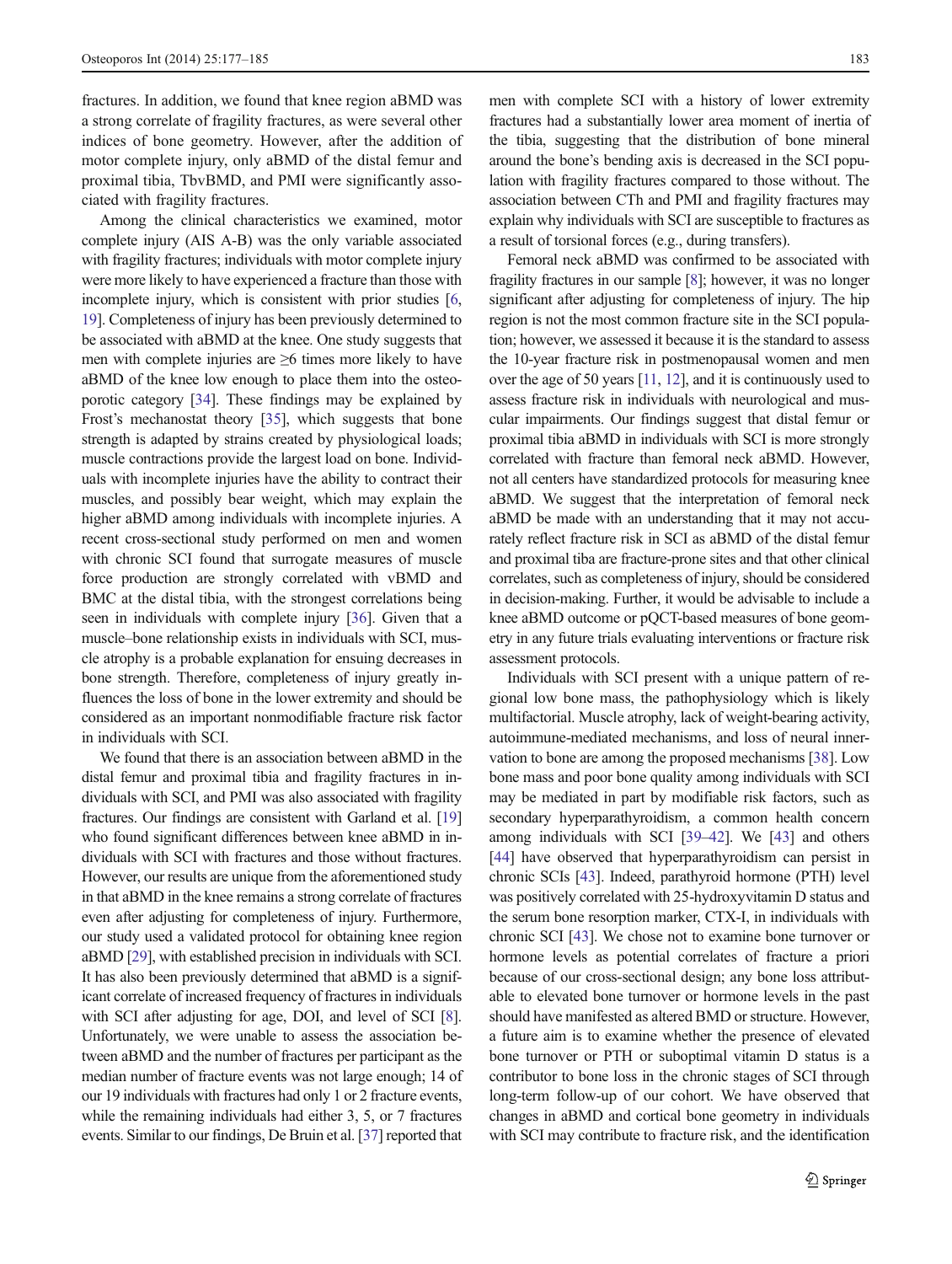<span id="page-7-0"></span>of modifiable risk factors for fracture in SCI, such as elevated PTH, may facilitate the development of targeted fracture prevention strategies.

The most notable strength of our study is that we have a population consisting of both men and women with a diverse level of neurological impairment (C1-L1 AIS A-D). We acknowledge that there are limitations to the study. This study was a cross-sectional study; therefore, a causal relationship between fragility fractures and indices of BMD and geometry could not be established. An additional limitation was that we are unable to confirm the generalizability of the data from our sample; many of the individuals approached regarding study participation declined to participate, were unreachable, had deceased, or did not meet the study inclusion. However, given the difficulties recruiting individuals with SCI and the paucity of data on correlates of fracture after SCI, the current study adds important insight on fracture risk assessment in SCI. Due to the limited number of events, we were unable to perform multivariable analysis assessing whether or not the addition of pQCT parameters to the aBMD model explains any additional variance or perform logistic regression examining correlates of specific types of fractures. Our participants were also recruited from a tertiary osteoporosis clinic; for that reason, 54 % of our participants were on bisphosphonate treatments to improve their bone health. The average duration of bisphosphonate use in our sample was approximately 32 months. However, in our sample, bisphosphonate use was not correlated with fragility fracture. Finally, we did not exclude total hip DXA scans that contained heterotopic ossification and other clinical irregularities proximal to the lesser and/or greater trochanter. We also included pQCT scans with movement artifacts. Movement artifacts can occur with spasticity and could have contributed to overestimations and underestimations in bone measures. However, we found that removing the scans with movement artifacts did not result in changes to the mean values of the pQCT-based measurements of bone or the OR.

## Conclusion

In summary, we found that distal femur and proximal tibia BMD and bone geometry parameters are associated with fragility fractures in individuals with SCI. The findings presented in this study provide the framework for future enquiry into the relationship between fragility fractures and indices of bone quality assessed noninvasively by pQCT and risk factors associated with sublesional osteoporosis. The results also provide preliminary evidence to support the current routine practice of assessing distal femur and proximal tibia aBMD as a means of predicting individual fracture risk. A larger prospective study is required to confirm the clinical characteristics, BMD, and bone strength measures ideal for fracture risk assessment in individuals with chronic SCI.

Acknowledgments The authors acknowledge the support from the Ontario Neurotrauma Foundation (grant #2009-SC-MA-684), the Canadian Institutes of Health Research (grant #86521), the Spinal Cord Injury Solutions Network (RHI; grant #2010-43), and the Toronto Rehabilitation Institute who receives funding under the Provincial Rehabilitation Research Program from the Ministry of Health and Long-Term Care. The views expressed do not necessarily reflect those of the ministry.

Conflicts of interest A. Papiaoannou, JD. Adachi - Consultant/Speaker: Amgen, Eli Lillly, GSK, Merk, Novartis, Warner-Chilcott; Clinic Trials: Eli Lilly, Merck, Novartism, Pfizer.

- M. Popovic Share holder in MyndTec.
- L. Giangregorio Research Support: Merck.

## References

- 1. Garland DE, Adkins RH (2001) Bone loss at the knee in spinal cord injury. Top Spinal Cord Inj Rehabil 6:37–46
- 2. Garland DE, Stewart CA, Adkins RH et al (1992) Osteoporosis after spinal cord injury. J Orthop Res 10:371–378
- 3. Zehnder Y, Lüthi M, Michel D et al (2004) Long-term changes in bone metabolism, bone mineral density, quantitative ultrasound parameters, and fracture incidence after spinal cord injury: a crosssectional observational study in 100 paraplegic men. Osteoporos Int 15:180–189
- 4. Vestergaard P, Krogh K, Rejnmark L et al (1998) Fracture rates and risk factors for fractures in patients with spinal cord injury. Spinal Cord 36:790–796
- 5. Ragnarsson KT, Sell GH (1981) Lower extremity fractures after spinal cord injury: a retrospective study. Arch Phys Med Rehabil 62:418–423
- 6. Comarr AE, Hutchinson RH, Bors E (2005) Extremity fractures of patients with spinal cord injuries. Top Spinal Cord Inj Rehabil 11:1–10
- 7. Freehafer AA, Hazel CM, Becker CL (1981) Lower extremity fractures in patients with spinal cord injury. Spinal Cord 19:367–372
- 8. Lazo MG, Shirazi P, Sam M et al (2001) Osteoporosis and risk of fracture in men with spinal cord injury. Spinal Cord 39:208–214
- 9. Carbone LD, Chin AS, Burns SP et al (2013) Morbidity following lower extremity fractures in men with spinal cord injury. Osteoporos Int. doi[:10.1007/s00198-013-2295-8](http://dx.doi.org/10.1007/s00198-013-2295-8)
- 10. World Health Organization (1994) Assessment of fracture risk and its application to screening for postmenopausal osteoporosis. Report of a WHO Study Group. World Health Organ Tech Rep Ser 843:1–129
- 11. Papaioannou A, Morin S, Cheung AM et al (2010) 2010 clinical practice guidelines for the diagnosis and management of osteoporosis in Canada: summary. Can Med Assoc J 182:1864–1873
- 12. Kanis JA, Johnell O, Odén A et al (2008) FRAX™ and the assessment of fracture probability in men and women from the UK. Osteoporos Int 19:385–397
- 13. Farry A, Baxter D (2010) The incidence and prevalence of spinal cord injury in Canada. Overview and estimates based on current evidence. Rick Hansen Institute and Urban Futures
- 14. Craven B, Giangregorio L, Robertson L et al (2008) Sublesional osteoporosis prevention, detection, and treatment: a decision guide for rehabilitation clinicians treating patients with spinal cord injury. Crit Rev Phys Rehabil Med 20:277–321
- 15. Eser P, Frotzler A, Zehnder Y et al (2004) Relationship between the duration of paralysis and bone structure: a pQCT study of spinal cord injured individuals. Bone 34:869–880
- 16. Slade JM, Bickel CS, Modlesky CM et al (2005) Trabecular bone is more deteriorated in spinal cord injured versus estrogen-free postmenopausal women. Osteoporos Int 16:263–272